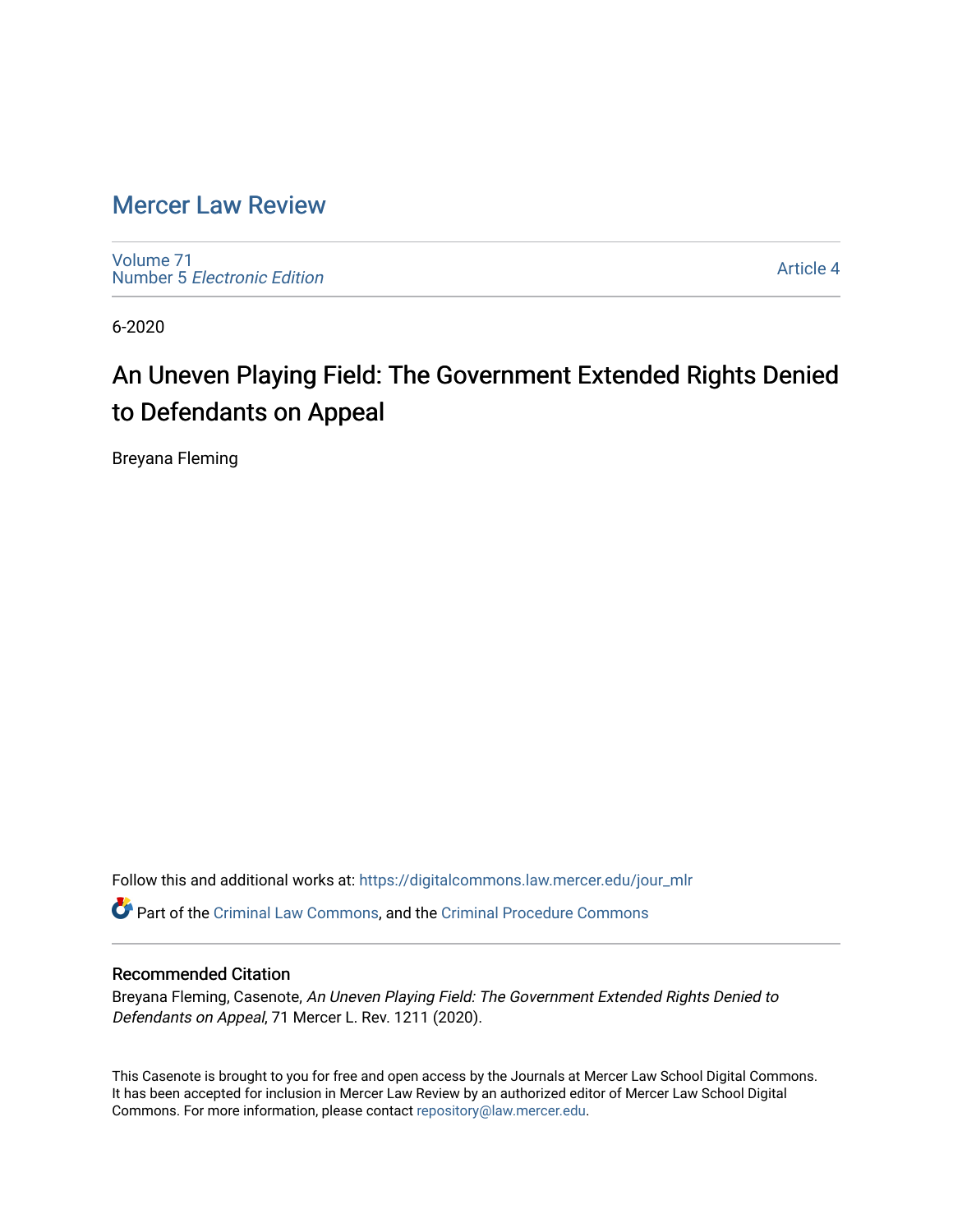# **An Uneven Playing Field: The Government Extended Rights Denied to Defendants on Appeal\***

# **by Breyana Fleming**

#### I. INTRODUCTION

Many people find themselves in the crosshairs of the criminal justice system as defendants. In preparing to defend themselves against the charges being brought by the government, these defendants cannot predict whether the outcome of a criminal proceeding will result in a finding of innocence or guilt. Defendants can, however, generally depend on uniformity in the law as it pertains to appellate procedure. Still, there are times where this uniformity will be sacrificed, and further, when it will be done in an unjust manner. For instance, when an appellate court allows the federal government to maintain an argument against a defendant it never raised on appeal, uniformity in appellate procedure is sacrificed unjustly. In *United States v.*  Campbell,<sup>1</sup> this kind of injustice took place.<sup>2</sup> In this case, the United States Court of Appeals for the Eleventh Circuit applied the good-faith reliance exception to an officer's actions of unlawfully prolonging a traffic stop through unrelated inquiry because the officer was relying in good-faith on *United States v. Griffin*, <sup>3</sup> the binding precedent at the time.<sup>4</sup> Significantly, the court exercised its discretion in hearing the issue despite the government's failure to properly raise the issue in any oral argument, initial brief, or any other supplemental filing to the

<sup>\*</sup>I would like to thank Professor Timothy Floyd for serving as my faculty advisor and his continuing support. I would also like to thank Maria Middlebrooks, Reginald Middlebrooks, and Dutch for all of their love and encouragement.

<sup>1.</sup> 912 F.3d 1340 (11th Cir. 2019).

<sup>2.</sup> *See id.*

<sup>3.</sup> 696 F.3d 1354 (11th Cir. 2010).

<sup>4</sup>*. Campbell*, 912 F.3d at 1355–1356.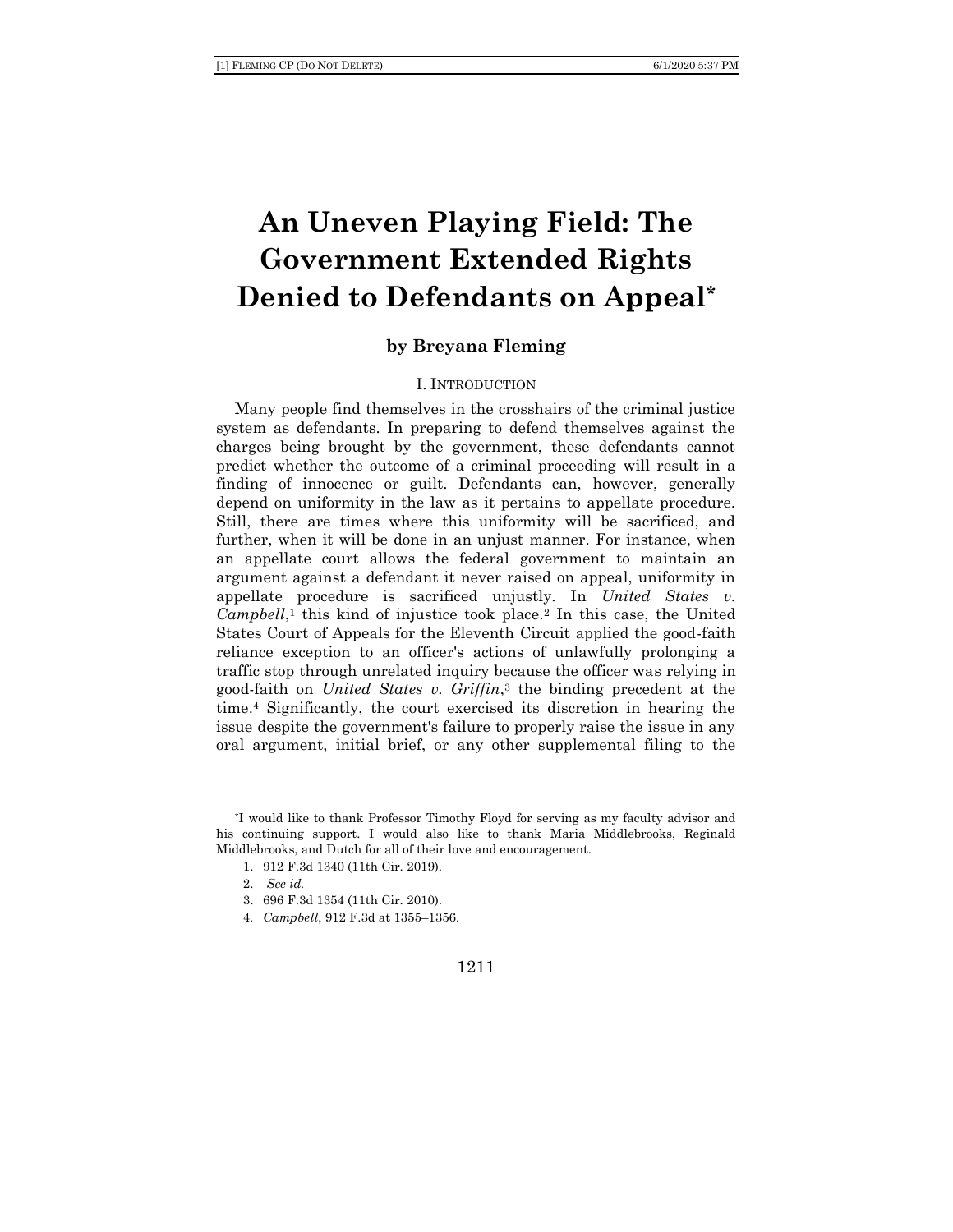court.<sup>5</sup> An in-depth analysis of the majority opinion will show, however, that this decision unfairly prejudiced Campbell in order to provide protection to the federal government.

#### II. FACTUAL BACKGROUND

Deputy Sheriff Robert McCannon was patrolling the interstate at night when he noticed that a Nissan Maxima crossed the fog line. Upon seeing this, McCannon activated the camera on his dashboard, at which point he noticed the vehicle cross over the fog line again, and further, that the vehicle had a signal light which was blinking at an unusually rapid pace. As a result of these infractions, the officer pulled the vehicle over and came upon Erickson Campbell, whom he asked for his driver's license and registration. After explaining to Campbell the reasons why he was stopped, McCannon determined that he would issue him a warning for failure to adhere to two Georgia traffic violations: (1) failing to maintain signal lights in a good working condition,<sup>6</sup> and  $(2)$  failing to maintain his own lane.<sup>7</sup> While writing the ticket, McCannon began to question Campbell about the purpose of his travels. McCannon learned that Campbell was on his way to Augusta in order to see his family, that he held a job, had previously been arrested over sixteen years ago for a DUI, and that he was not traveling with a firearm. <sup>8</sup>

Further, during the time that McCannon continued writing out the warning ticket for Campbell, Deputy Patrick Paquette arrived on the

. . ..

<sup>5</sup>*. Id.* 

<sup>6.</sup> O.C.G.A. § 40–8–26 (2018). The statute states in pertinent part:

<sup>(</sup>a) Any motor vehicle may be equipped . . . with the following signal lights or devices:

<sup>(2)</sup> A light or lights or mechanical signal device capable of clearly indicating any intention to turn either to the right or to the left and which shall be visible from both the front and the rear.

<sup>(</sup>b) Every . . . signal light or lights indicating intention to turn shall be visible and understandable during daytime and nighttime from a distance of 300 feet from both the front and the rear. . . . [S]uch light or lights shall at all times be maintained in good working condition.

<sup>7.</sup> O.C.G.A. § 40–6–48 (2018). The statute states in pertinent part:

Whenever any roadway has been divided into two or more clearly marked lanes for traffic, the following rules, in addition to all others consistent with this Code section, shall apply:

<sup>(1)</sup> A vehicle shall be driven as nearly as practicable entirely within a single lane and shall not be moved from such lane until the driver has first ascertained that such movement can be made with safety.

<sup>8</sup>*. Campbell*, 912 F.3d at 1344–1345.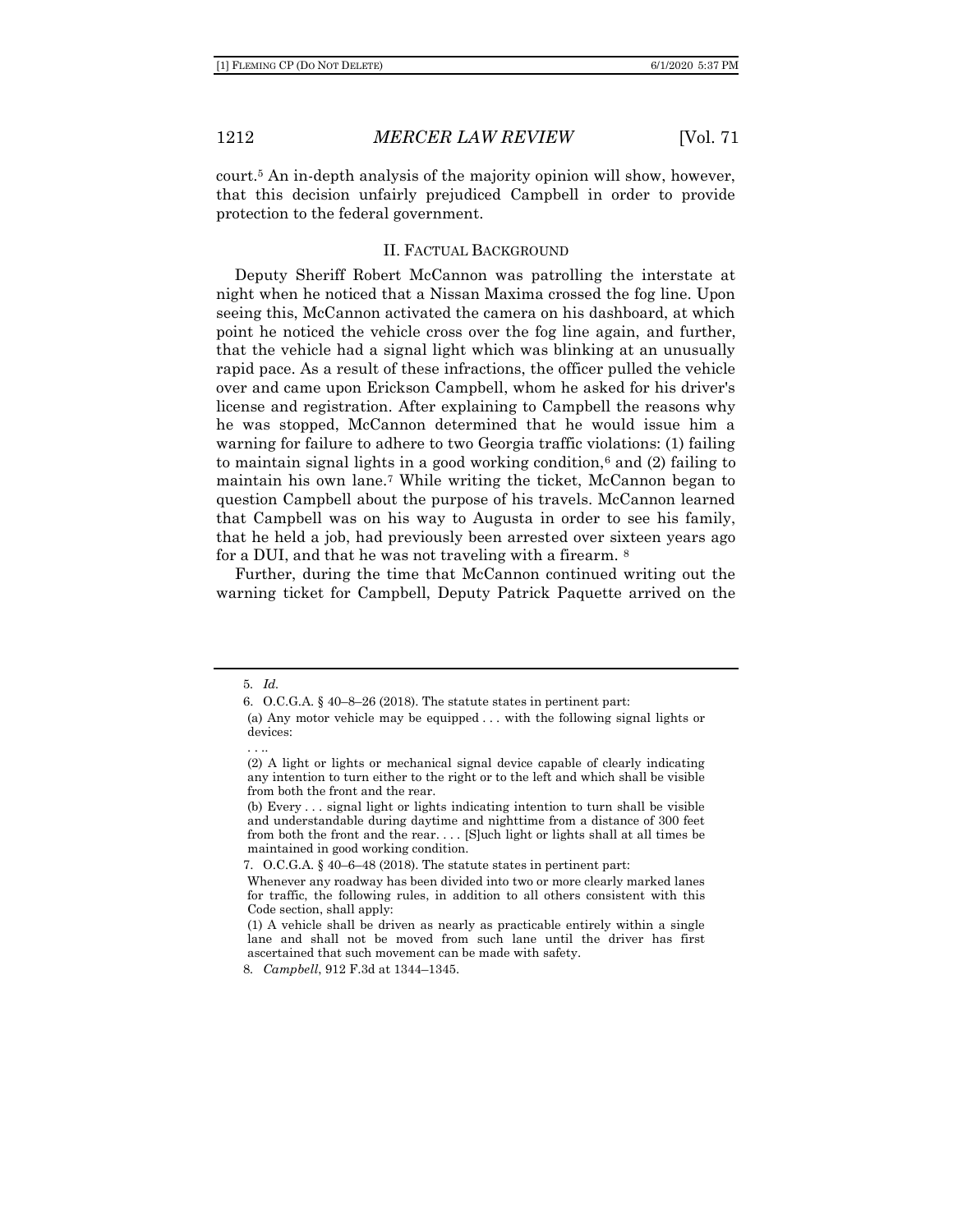scene.<sup>9</sup> At this point, McCannon asked Campbell more questions on the following topics:

McCannon: Any counterfeit merchandise that you're taking to your relatives in Augusta? And what I mean by that is—any purses? Shoes? Shirts? Any counterfeit or bootleg CDs or DVDs? Anything like that? Any illegal alcohol? Any marijuana? Any cocaine? Methamphetamine? Any heroin? Any ecstasy? Nothing like that? You don't have any dead bodies in your car?" Campbell shakes his head or otherwise responds in the negative to each question.<sup>10</sup>

This particular line of questioning lasted for twenty-five seconds.<sup>11</sup> When Campbell stated that he did not have any of those items, McCannon requested to search his vehicle to confirm the truthfulness of his statements to him, to which Campbell obliged. As such, McCannon had Campbell sign the ticket and then he and Paquette begin to search Campbell's vehicle. Their search revealed a 9mm semi-automatic pistol, 9mm ammunition, a black stocking cap, and a face mask in a bag hidden under the carpet in Campbell's trunk. Once McCannon and Paquette found the gun, Campbell admitted that he had lied about having it because he was a convicted felon.<sup>12</sup>

Consequently, Campbell was arrested and indicted under 18 U.S.C.  $\S 922(g)(1)$ ,<sup>13</sup> for being in possession of a firearm as a convicted felon. In his defense, Campbell filed a motion to suppress the evidence.<sup>14</sup> However, the district court denied Campbell's motion to suppress, convicting him of possession of a firearm by a convicted felon.<sup>15</sup> First, the district court determined that McCannon had reasonable suspicion to make a traffic stop under Georgia's statute, as his rapidly blinking turning signal was not in good working condition. Second, the district court addressed whether the traffic stop became an unreasonable seizure under the Fourth Amendment<sup>16</sup> when McCannon prolonged it with his unrelated inquiry. The district court determined that McCannon's inquiry in reference to whether Campbell had contraband, drugs, or dead bodies in the vehicle, lasting for about twenty-five seconds, was unrelated to the purpose of the stop because they did not

- 13. 18 U.S.C. § 922(g)(1) (2015).
- 14*. Campbell*, 912 F.3d at 1345.
- 15*. Id.* at 1347–1348.
- 16. U.S. CONST. AMEND. IV.

<sup>9</sup>*. Id*. at 1345.

<sup>10</sup>*. Id.* at 1347.

<sup>11</sup>*. Id.*

<sup>12</sup>*. Id.* at 1345.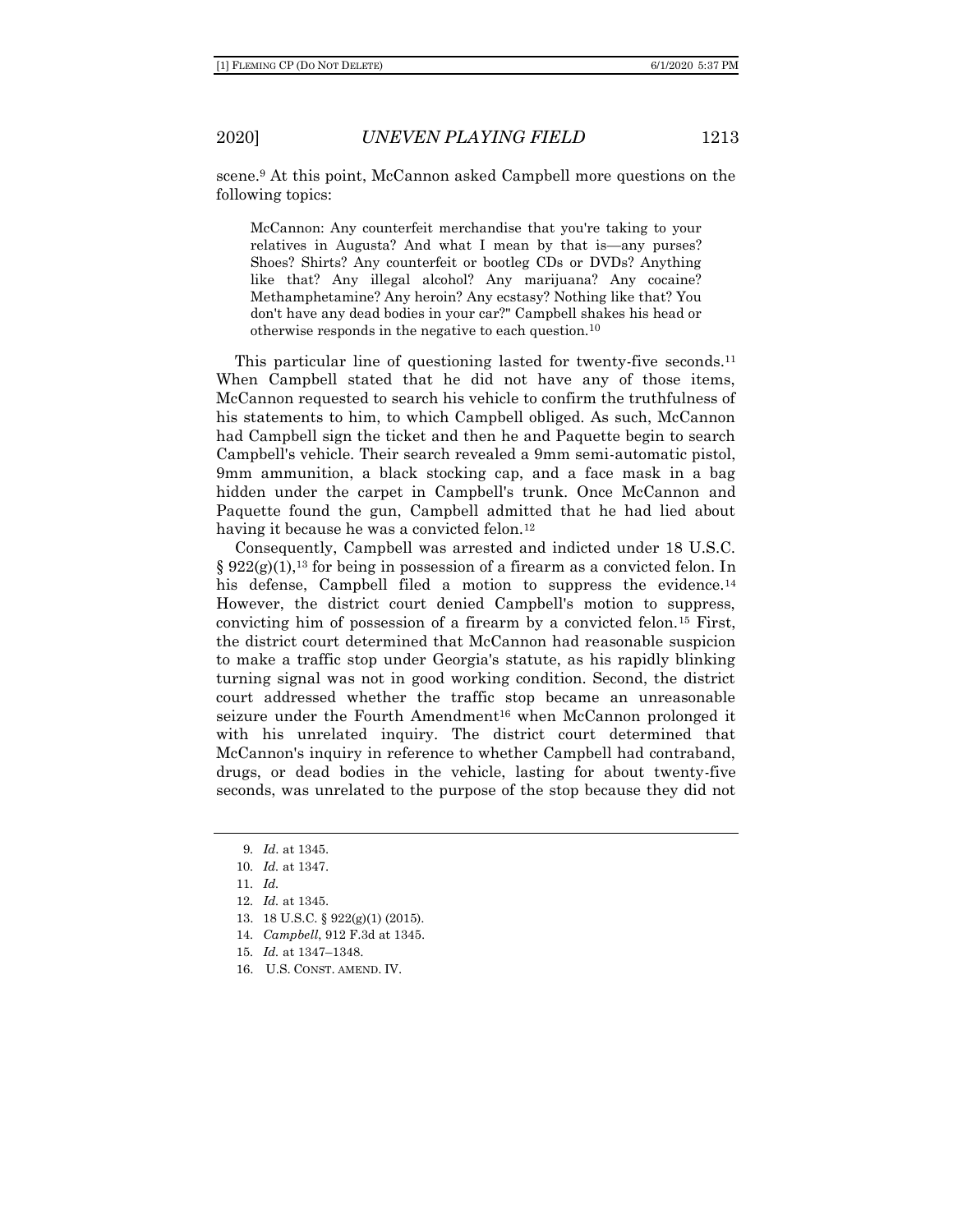relate to road safety concerns. Following the precedent set in *United States v. Griffin*, <sup>17</sup> however, the district court held that McCannon had not unlawfully prolonged the stop because the overall length of prolongation was reasonable, and he had acted diligently in issuing his warning ticket. The district court declined to address whether the goodfaith reliance exception to the exclusionary rule applied.<sup>18</sup>

The United States Court of Appeals for the Eleventh Circuit stated that it agreed with the district court that the precedent set in *Griffin* was controlling.<sup>19</sup> The Eleventh Circuit, however, did address the goodfaith reliance exception to the exclusionary rule, deciding that it would hear the issue despite the government's failure to preserve the issue on appeal.<sup>20</sup> Thus, in applying its discretionary authority to hear an issue first raised on appeal, the Eleventh Circuit held that because McCannon relied in good-faith on the binding precedent in *Griffin*, the subsequent ruling in *Rodriguez v. United States*, <sup>21</sup> did not make the prolongation of the traffic stop through his unrelated inquiry turn into an unreasonable seizure under the Fourth Amendment.<sup>22</sup>

#### III. LEGAL BACKGROUND

#### *A. The Fourth Amendment: Protection Against Unreasonable Searches and Seizures*

#### **1. The Clause**

As determined in *Mapp v. Ohio*, <sup>23</sup> The Constitution's Fourth Amendment Clause protects peoples' right to privacy from being infringed upon by searches and seizures which are not founded on a basis of reasonable suspicion.<sup>24</sup> The Fourth Amendment states, in pertinent part, that, "the right of the people to be secure in their persons, houses, papers, and effects, against unreasonable searches and seizures, shall not be violated."<sup>25</sup> Because security of one's privacy against intrusion by the police is a liberty guaranteed by the principles

- 23. 367 U.S. 643 (1961).
- 24*. Id.* at 646–647.
- 25. U.S. CONST. AMEND. IV.

<sup>17.</sup> 696 F.3d 1354 (11th Cir. 2010).

<sup>18</sup>*. Campbell*, 912 F.3d at 1349.

<sup>19</sup>*. Id.* at 1355.

<sup>20</sup>*. Id.* at 1355–1356.

<sup>21.</sup> 135 S.Ct. 1609 (2015).

<sup>22</sup>*. Campbell*, 912 F.3d. at 1356.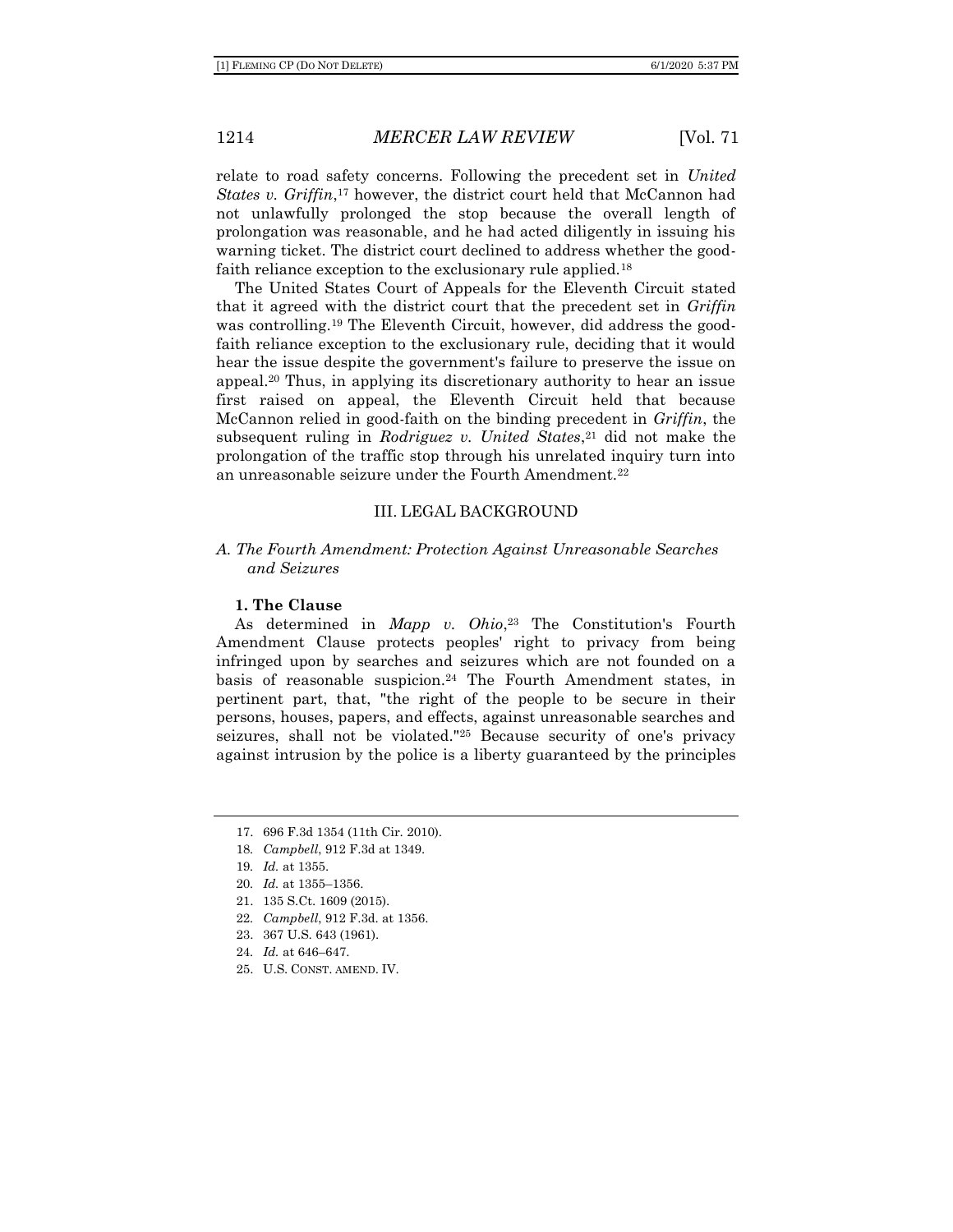of the Due Process Clause of the Fourteenth Amendment,<sup>26</sup> the Fourth Amendment is enforceable against the states to ensure that there is no arbitrary denial of life, liberty, and property by the government.<sup>27</sup>

#### **2. The Subsequent Adoption of the Exclusionary Rule**

Though the Fourth Amendment itself does not explicitly prohibit the entering of evidence in violation of its clause, the United States Supreme Court created the exclusionary rule.<sup>28</sup> The exclusionary rule, a prudential doctrine, prohibits evidence obtained by searches and seizures in violation of the Fourth Amendment from being used in a criminal proceeding.<sup>29</sup> Because the Fourth Amendment is enforceable against both the states and the federal government, the exclusionary rule is also enforceable against these actors.<sup>30</sup> As such, evidence unlawfully obtained by law enforcement will be suppressed under the exclusionary rule.<sup>31</sup>

However, the application of the exclusionary rule is not without limitations.<sup>32</sup> As with any other judicially created remedial device, the application of the rule is restricted to those areas where its remedial objectives are best served.<sup>33</sup> The exclusionary rule is designed to safeguard constitutional rights, meaning that it is not concerned with the personal constitutional rights of the aggrieved party.<sup>34</sup> Hence, because the exclusionary rule's sole purpose is to deter unlawful conduct which is in contention with the Fourth Amendment, the rule will not apply in the case that suppression fails to yield appreciable deterrence, making exclusion unnecessary.<sup>35</sup>

# **3. An Exception to the Exclusionary Rule: Good-Faith Reliance on Binding Precedent**

In *United States v. Leon*, <sup>36</sup> the Court carved out the good-faith reliance exception to the exclusionary rule, finding that the costs of excluding evidence outweighs its deterrent value when an officer

<sup>26.</sup> U.S. CONST. AMEND. XIV.

<sup>27</sup>*. Mapp*, 367 U.S. at 655.

<sup>28</sup>*. See* Weeks v. United States, 232 U.S. 383, 398 (1914).

<sup>29.</sup> Herring v. U.S., 555 U.S. 135, 139–140 (2009).

<sup>30</sup>*. Mapp*, 367 U.S. at 655.

<sup>31</sup>*. Herring*, 555 U.S. at 139–140.

<sup>32.</sup> United States v. Calandra, 414 U.S. 338, 348 (1974).

<sup>33</sup>*. Id.*

<sup>34</sup>*. Id.* 

<sup>35</sup>*. Id.*

<sup>36.</sup> 468 U.S. 897 (1984).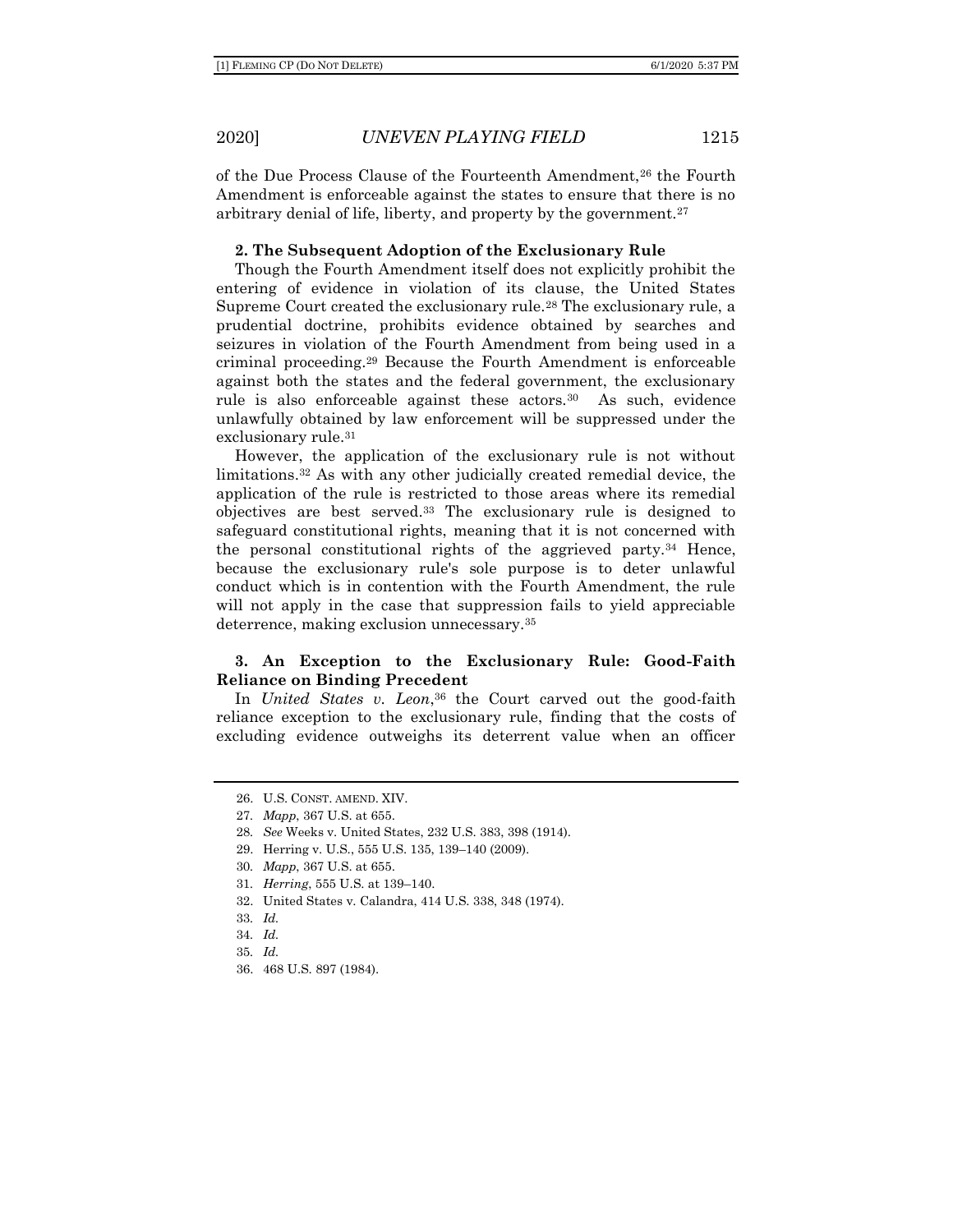objectively relies on binding precedent.<sup>37</sup> The court determined that the good-faith reliance exception applied to an officer's acts in obtaining a warrant from a magistrate who found that there was probable cause for its issuance.<sup>38</sup> In this particular case, upon receiving an affidavit of observed drug-trafficking activities, an officer requested the issuance of warrants of the defendants' home and vehicles, which was subsequently issued by the magistrate court. The search produced drugs and the defendants were indicted on drug offenses, all moving to have the evidence suppressed. The district court granted the motions in part, finding that the affidavit lacked sufficient evidence of probable cause and that it would not consider the good-faith reliance exception to the officer's actions. The Court of Appeals for the Ninth Circuit affirmed.<sup>39</sup>

The Supreme Court of the United States disagreed with the findings below, holding that the good-faith reliance exception to the exclusionary rule should be recognized because the officer reasonably relied in goodfaith on the validity of the warrant issued by the magistrate, who made its own probable-cause determination and judgment that the warrant was in the appropriate technical form.<sup>40</sup> Further, the Court concluded that the evidence should not be suppressed under the exclusionary rule because there is no deterrence effect on punishing the officer's lawful acts in this case.<sup>41</sup> Consequently, the Court held that because the officer acted in objectively reasonable reliance on the magistrate's finding for probable cause, the benefits of the suppression of the evidence were outweighed by the substantial costs of exclusion.<sup>42</sup> As such, the Court reversed the court of appeals findings.<sup>43</sup>

# *B. Traffic Stops and the Fourth Amendment: The Reasonable Suspicion Requirement*

When there is a temporary detention of an individual during a stop of their automobile by the police, even if for only a brief period and when geared towards a limited purpose, there is a "seizure" of the "persons" within the meaning prescribed in the Fourth Amendment.<sup>44</sup> As such, a traffic stop constitutes a seizure under the Fourth Amendment.<sup>45</sup> To

45*. Id.*

<sup>37</sup>*. See id.* at 920–921.

<sup>38</sup>*. Id.* at 925–926.

<sup>39</sup>*. Id.* at 902–904.

<sup>40</sup>*. Id.* at 926.

<sup>41</sup>*. Id.* at 920–921.

<sup>42</sup>*. Id.* at 926.

<sup>43</sup>*. Id.* at 927.

<sup>44.</sup> Whren v. United States, 517 U.S. 806, 809–810 (1996).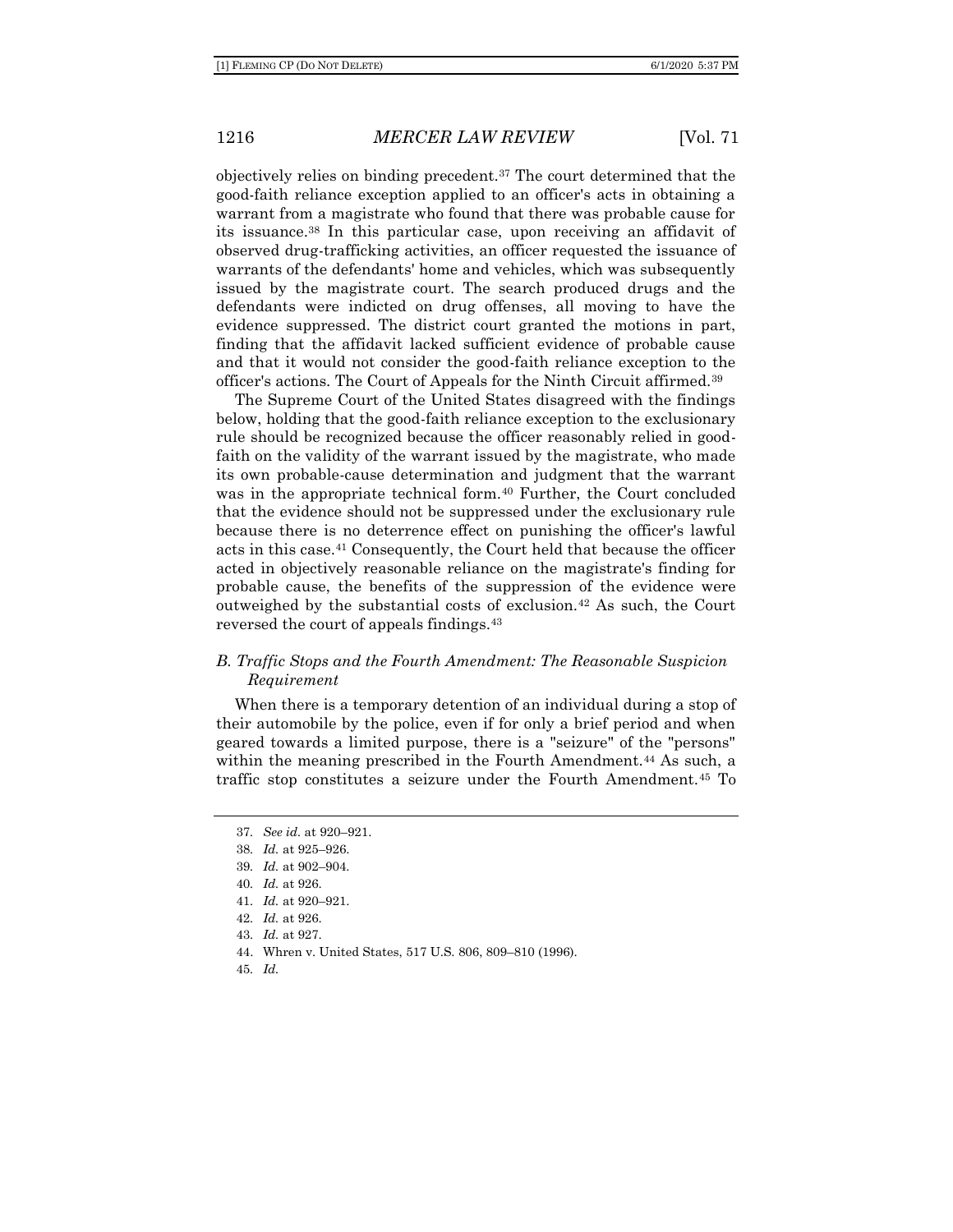ensure that a traffic stop does not become unreasonable, an officer must have reasonable suspicion to make the initial stop.<sup>46</sup> An officer has a reasonable suspicion to make a stop when there is a "particularized and objective" basis for suspecting that the person is violating some law.<sup>47</sup> Hence, a traffic stop in compliance with the Fourth Amendment must have some rational basis.<sup>48</sup>

# *C. Historical Background: Does the Fourth Amendment Require the Exclusion of Evidence Obtained from a Stop Unlawfully Prolonged by Unrelated Inquiry?*

# **1. Preceding Supreme Court Cases: Unrelated Inquiry Permissible if No Time Added to the Stop**

In *Illinois v. Caballes*, <sup>49</sup> the Supreme Court of the United States found that officers had not unlawfully prolonged a traffic stop by making use of a narcotics-detection dog.<sup>50</sup> In this particular case, the original officer stopped the defendant for speeding on the highway and proceeded to radio dispatch to report it, causing another officer to come to the place of incident with a narcotics-detection dog. While the original officer was issuing the warning ticket, the second officer took the dog around the defendant's car, which alerted the dog to marijuana in the trunk.<sup>51</sup> Based on these facts, the Court determined that the original officer had reasonable suspicion in making the original stop due to the defendant's speeding.<sup>52</sup>

In addition, the Court determined that the stop did not constitute an unreasonable seizure under the Fourth Amendment.<sup>53</sup> Though the dog sniff served as unrelated inquiry, the Court concluded that it did not make the stop unlawful because while one officer was issuing the warning ticket, therefore carrying out the general purpose of the traffic stop, the other officer conducted the dog sniff without adding time to the stop.<sup>54</sup> Consequently, the Court held that the traffic stop was not unlawful.<sup>55</sup>

- 53*. Id.* at 410.
- 54*. Id.* at 409.
- 55*. Id.* at 410.

<sup>46</sup>*. See* United States v. Cortez, 449 U.S. 411, 417–418 (1981).

<sup>47</sup>*. Id.* at 418.

<sup>48</sup>*. See id.*

<sup>49.</sup> 543 U.S. 405 (2005).

<sup>50</sup>*. Id.* at 409–410

<sup>51</sup>*. Id.* at 406.

<sup>52</sup>*. Id.* at 407.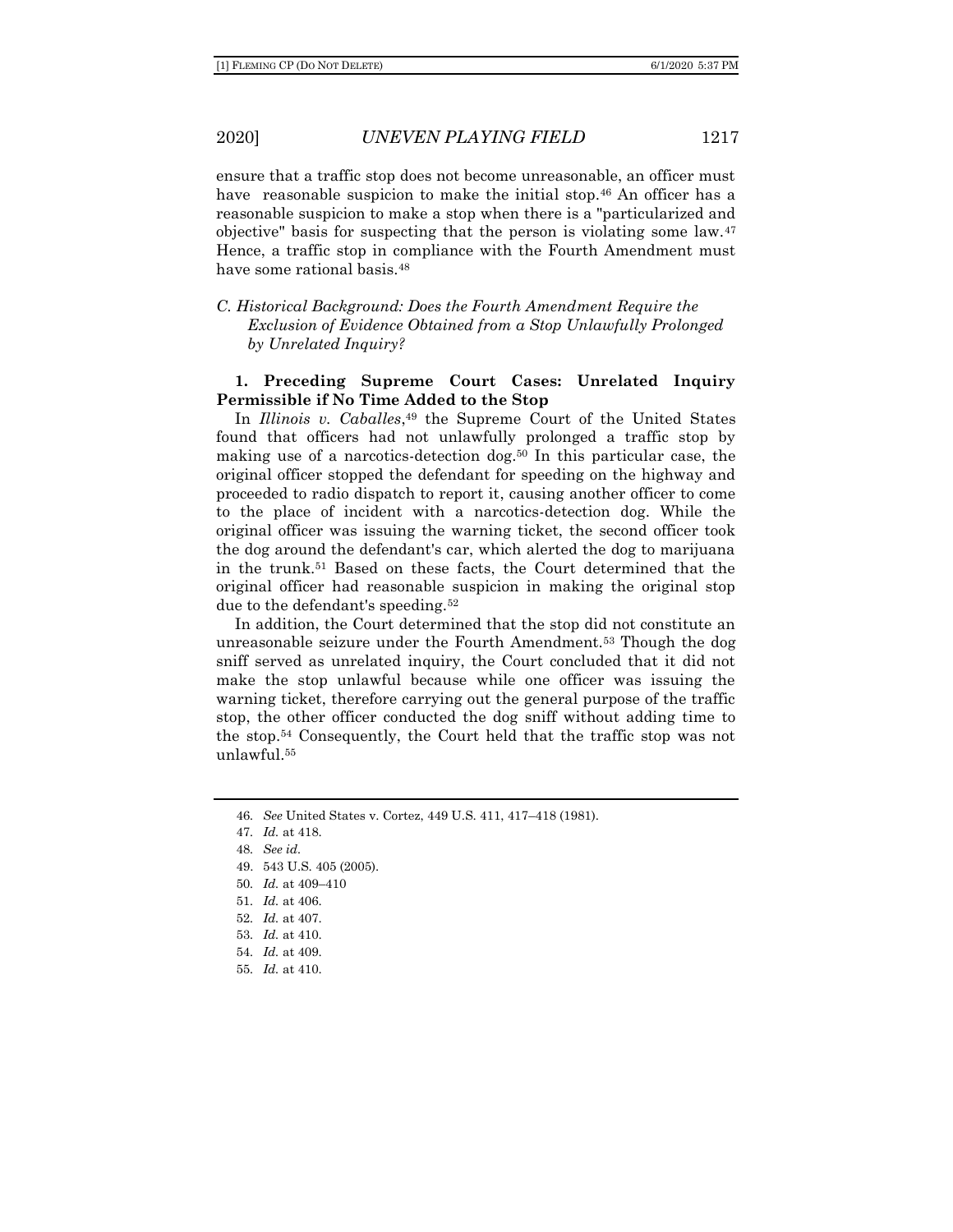Four years later, in *Arizona v. Johnson*, <sup>56</sup> the Supreme Court of the United States considered the same question. In this particular case, detectives of Arizona's gang task force pulled over a vehicle with multiple passengers because the vehicles' registration was expired. After stopping the vehicle, while one of the detectives dealt with the ordinary inquiries of the traffic violation, the other detective began to question the defendant about his possible gang affiliation. Based on her concerns of his possible gang affiliation, the detective had the defendant get out of the vehicle and patted him down, revealing a gun. The defendant was then arrested.<sup>57</sup>

The Court held that the traffic stop did not constitute an unreasonable seizure under the Fourth Amendment.<sup>58</sup> The Court concluded that its finding was proper for two reasons.<sup>59</sup> First, the defendant was lawfully detained incident to a legitimate traffic stop.<sup>60</sup> Second, although the detective's inquiry regarding the defendant's gang affiliation was unrelated to the matter of the stop, because the other detective was following up on the issuance of the ticket, no time had been added to it. $61$  Thus, the Court held that the stop was lawful. $62$ 

#### **2. The Eleventh Circuit Weighs In: Unrelated Inquiry Permitted if Satisfying an "Overall Reasonableness" Standard**

In *United States v. Griffin*, <sup>63</sup> the Eleventh Circuit considered an issue regarding the prolongation of traffic stops.<sup>64</sup> Here, the officer apprehended the defendant in regard to his possibly committing a theft, so he stopped and frisked him. During the frisk, the officer asked the defendant if he had batteries in his pocket and if he had ever been to prison. Upon learning that the defendant had shotgun shells in his pocket and had previously been to prison, the officer arrested the defendant because it is illegal for felons to have ammunition on their person.<sup>65</sup>

63. 696 F.3d 1354 (11th Cir. 2010).

65*. Id.*

<sup>56.</sup> Arizona v. Johnson, 555 U.S. 323 (2009).

<sup>57</sup>*. Id.* at 327–328.

<sup>58</sup>*. See id.* at 333–334.

<sup>59</sup>*. See id*. at 333.

<sup>60</sup>*. Id.* at 332.

<sup>61</sup>*. See id.* at 333.

<sup>62</sup>*. See id.* at 334.

<sup>64</sup>*. Id.* at 1357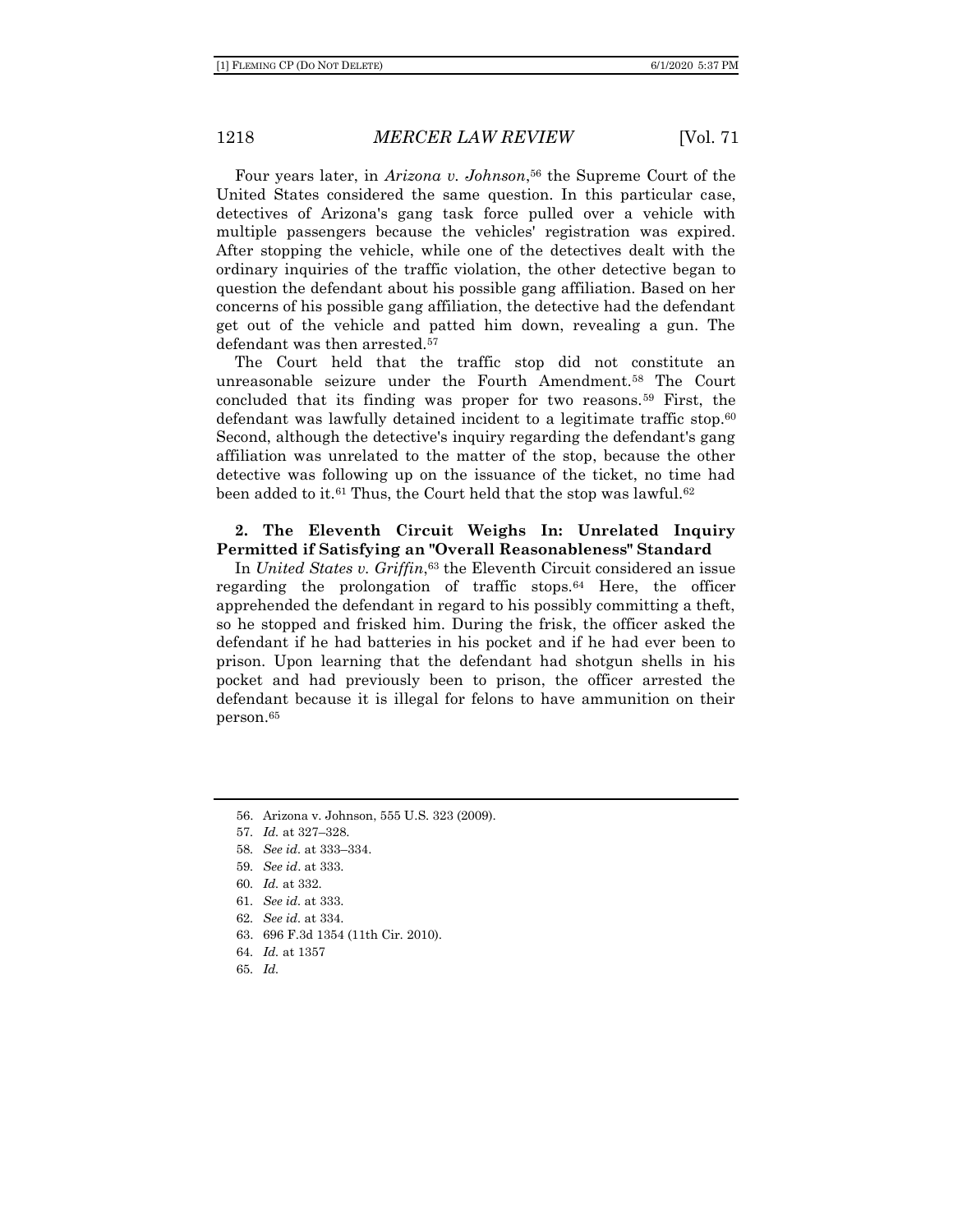The Eleventh Circuit held that this traffic stop had not become an unreasonable seizure under the Fourth Amendment.<sup>66</sup> The court determined that there was reasonable suspicion in stopping and frisking the defendant for theft.<sup>67</sup> Additionally, the court determined that the unrelated inquiry regarding the contents in the defendant's pockets and his criminal history, lasting for about thirty seconds, did not make the stop unlawful because the officer had yet to complete his investigation into the theft and acted diligently in pursuing his investigation.<sup>68</sup> Thus, the Eleventh Circuit denied "to adopt a brightline 'no-prolongation' rule,"<sup>69</sup> instead adopting an overall reasonableness standard.<sup>70</sup>

#### **3. The Tables Finally Turn:** *Rodriguez v. United States***<sup>71</sup>**

In *Rodriguez*, the Supreme Court rejected its earlier approaches in regard to the prolongation of a traffic stop.<sup>72</sup> In this particular case, the officer stopped the defendant for driving on the shoulder of the highway. After the officer checked the defendant's driver license and issued the warning ticket, and the defendant refused to allow a dog sniff around his vehicle, the officer detained him and waited for another officer to get to the traffic stop. Once the second officer arrived, the original officer completed the dog sniff and found meth in the vehicle, this unrelated inquiry lasting for seven to eight minutes.<sup>73</sup>

71. 135 S.Ct. 1609 (2015).

<sup>66</sup>*. Id.* at 1363.

<sup>67</sup>*. Id.* at 1359–1360..

<sup>68</sup>*. Id.* at 1362.

<sup>69.</sup> The "no-prolongation" rule finds that an officer must complete his traffic-based inquiries in an amount of time which is reasonably required to complete the stop's mission, and if the traffic stop is extended beyond that time, then it becomes unlawful. *Rodriguez v. United States*, 135 S.Ct. 1609, 1616 (2015). For a general discussion on the development of the no-prolongation rule in each circuit after the *Rodriguez* decision, see Elizabeth Williams, *Permissibility Under Fourth Amendment of Detention of Motorist by Police, Following Lawful Stop for Traffic Offense, to Investigate with Canine Matters Not Related to Offense—Federal Cases Post Rodriguez v. U.S.*, 39 A.L.R. Fed. 3d Art. 6 (2019). The no-prolongation rule may be differentiated from the "overall reasonableness" standard. In applying the overall reasonableness standard to the issue of the prolongation of a traffic stop, judges, "[D]o not simply look at the interval of prolongation in isolation, but rather assess the length of the stop as a whole, including any extension of the encounter, by undertaking a fact-bound, context-dependent analysis of all of the circumstances concerning the stop and the unrelated questions." *Griffin*, 696 F.3d at 1362.

<sup>70</sup>*. See Griffin*, 696 F.3d at 1362.

<sup>72</sup>*. Id.* at 1616.

<sup>73</sup>*. Id.* at 1612–1613.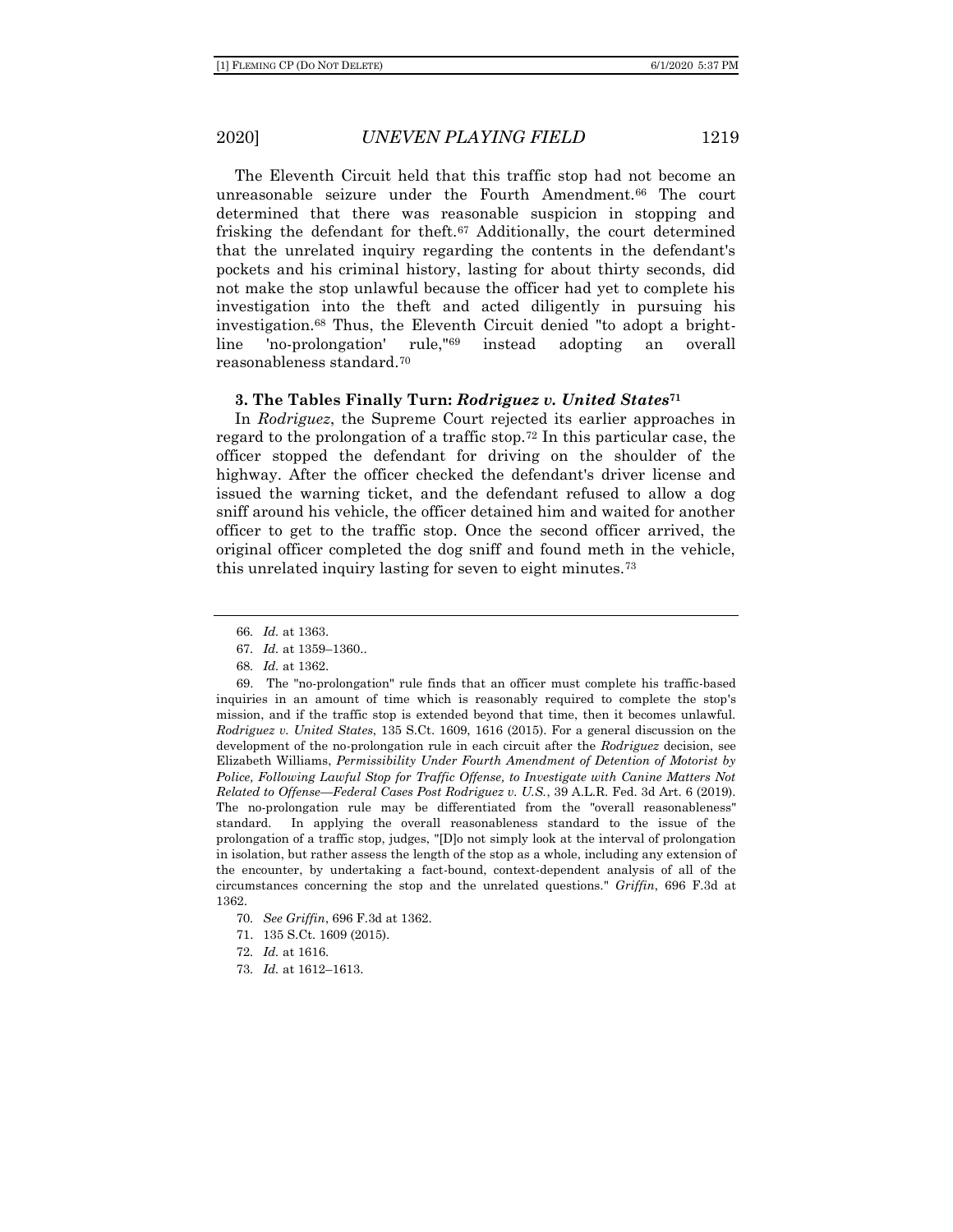In *Rodriguez*, the Court held that any traffic stop that is extended beyond the amount of time reasonably required to complete the stop's mission, is unlawful under the Fourth Amendment.<sup>74</sup> The Court concluded that if the officer added time to the stop by diverting from the stop's purpose after he had already completed his traffic-based inquiry by way of the dog sniff, the traffic stop, then, turned into an unreasonable seizure because of his attempt to investigate other crimes.<sup>75</sup> Thus, the Court denied to adopt a *de minimus* intrusion or overall reasonableness standard.<sup>76</sup>

# *D. The Eleventh Circuit on the Preservation of Issue Requirement on Appeal*

## **1. The Dean Witter Reynolds Decision: The Preservation of Issue Requirement as a "Mere Rule of Practice"**

In *Dean Witter Reynolds, Inc. v. Fernandez*, <sup>77</sup> a brokerage firm filed a suit against a Cuban entity on the basis that it had made conflicting claims to the funds and securities on its books. The district court determined that it had jurisdiction over the claim and ordered the complainant to pay the Cuban entity because they had been defrauded of credit proceeds, despite the fact that the Cuban entity never got the license required by the Cuban Assets Control Regulations,<sup>78</sup> which required Cuban Nationals to get licensed if they desired to make any transactions in the United States. The complainant appealed the district court's decision on the basis that the Cuban entity never obtained a license prior to initiating the suit. In its appellate brief, however, the appellant never challenged the court's jurisdiction at the district court level to hear the case prior to the issuance of the appropriate license.<sup>79</sup>

Despite the appellant's failure to challenge the district court's jurisdiction at the district court level, the Eleventh Circuit concluded that it would hear the issue.<sup>80</sup> The court stated that an appellate court generally will not hear a legal issue or theory unless it was presented to the trial court, but made clear that this was merely a rule of practice

- 77. 741 F.2d 355 (11th Cir. 1984).
- 78. 31 C.F.R. §§ 515.101–515.901 (2019).
- 79*. Dean Witter Reynolds Inc.*, 741 F.2d at 357–359.
- 80*. Id.* at 361.

<sup>74</sup>*. Id.* at 1616.

<sup>75</sup>*. Id.* at 1616–1617.

<sup>76</sup>*. See id.* at 1616.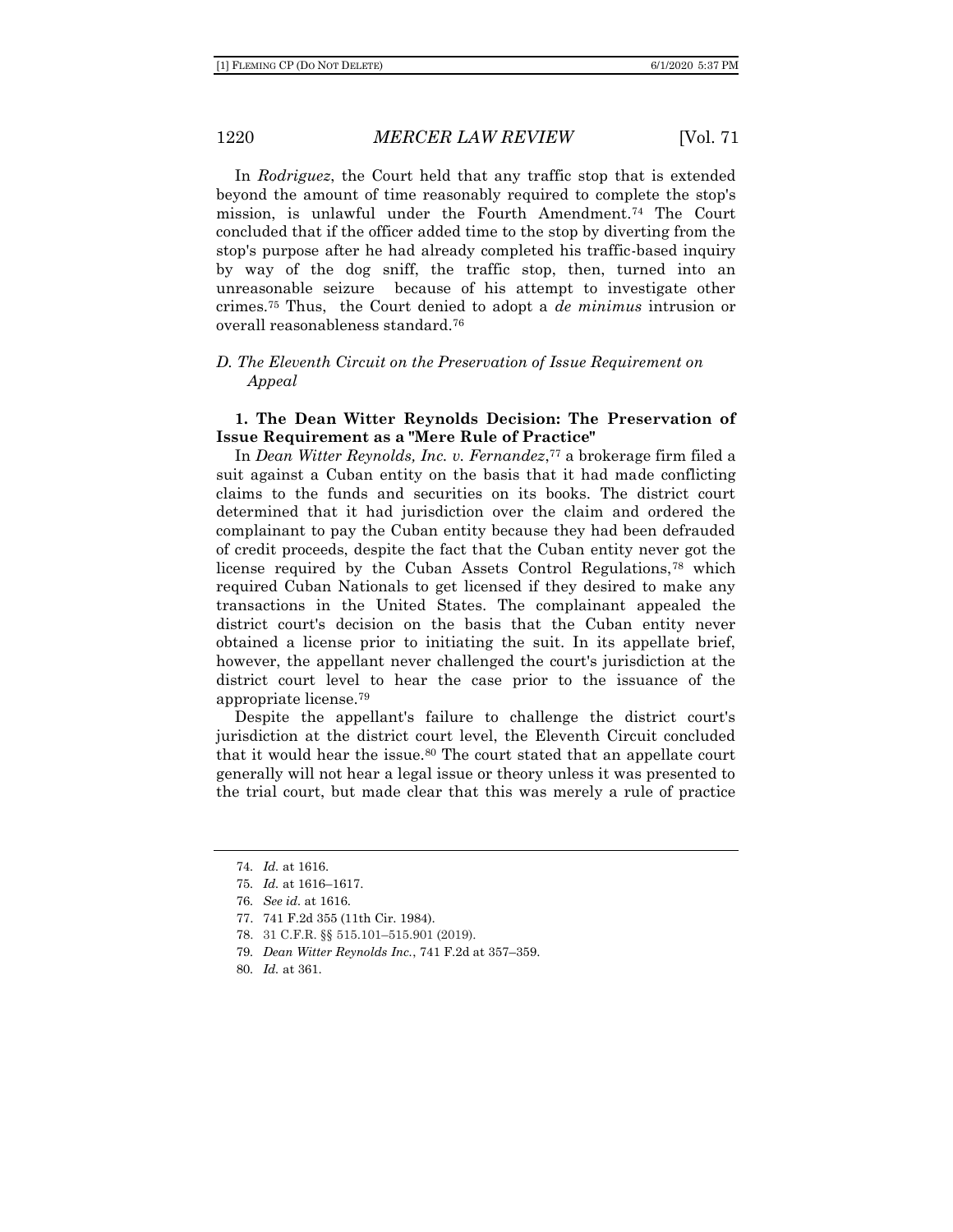and not a jurisdictional limitation.<sup>81</sup> The court considered several exceptional circumstances for which a court may use its discretion and deviate from the preservation of issue requirement, one of which being when the issue presents a significant question of general impact or "great public concern."<sup>82</sup> In the case at bar, the court held that the great public concern exception applied because the purpose of the Cuban Assets Control Regulations was to deny access to American dollars without a license.<sup>83</sup> Therefore, the Eleventh Circuit did not follow the preservation of issue requirement.<sup>84</sup>

#### **2. Later Cases Declining to Deviate from the Preservation of Issue Requirement**

Almost twenty years later, in *United States v. Jernigan*, <sup>85</sup> the Eleventh Circuit refused to use its discretionary authority to hear an issue not preserved for appeal.<sup>86</sup> In this case, the defendant and his passenger were pulled over because of an expired license plate. Upon being pulled over, the officer determined that the defendant was a convicted felon and proceeded to search his vehicle, finding a semiautomatic pistol. The defendant was charged with possession of a firearm by a convicted felon and the state moved to introduce evidence under Federal Rule of Evidence  $404(b)$ ,  $87$  of the defendants past crimes.<sup>88</sup> At the district court, the defendant properly raised an issue in regard to the introduction of his past crimes under Rule 404(b). However, on appeal, the defendant made four passing references to the evidence admitted under Rule 404(b) in his briefs to the appellate court.<sup>89</sup>

Because of this mistake, the court held that the defendant had waived his 404(b) claim that he had properly preserved at trial, as a party seeking to raise a claim on appeal must plainly and prominently so indicate the issue or it will be considered as abandoned.<sup>90</sup> As such, because the defendant did not devote a discrete section of his appellate brief to claims regarding the evidence of his past crimes, the court

<sup>81</sup>*. Id.* at 360. 82*. Id.* at 360–361. 83*. Id.* at 360. 84*. Id.* 85. 341 F.3d 1273 (11th Cir. 2003). 86*. Id.* at 1284 n.8. 87. FED. R. EVID. 404(B). 88*. Id.* at 1276–1277. 89*. Id.* at 1284 n.8. 90*. Id.*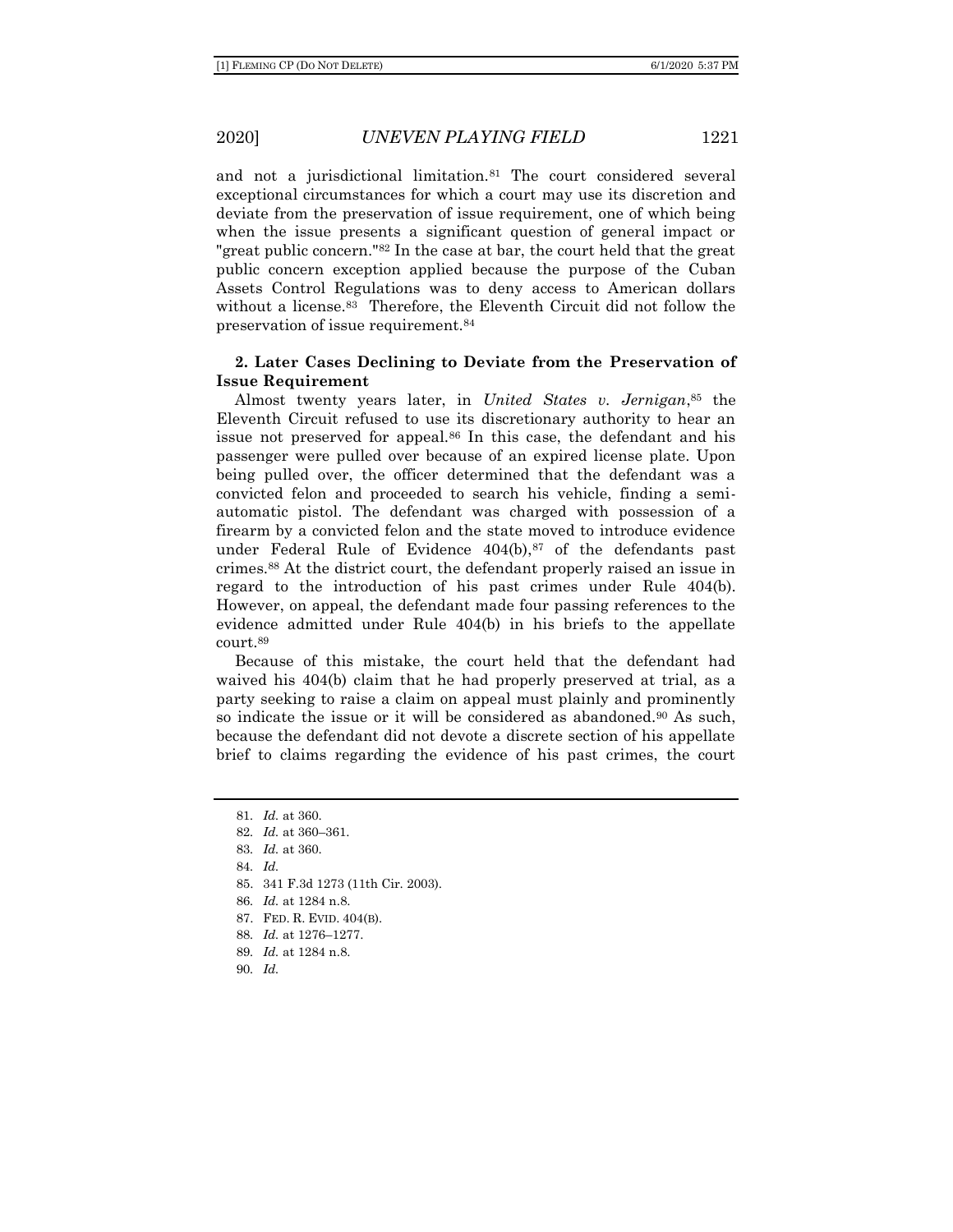would not consider the argument.<sup>91</sup> Thus, the Eleventh Circuit concluded that the defendant abandoned the issue on appeal.<sup>92</sup>

A year later, in *Access Now, Inc. v. Southwest Airlines*, <sup>93</sup> the Eleventh Circuit decided once again that it would not hear an issue being raised for the first time on appeal.<sup>94</sup> Here, a complainant brought suit against Southwest Airlines under the American Disabilities Act,<sup>95</sup> because the website was virtually inaccessible to those with serious vision problems. In making this claim, the complainant originally stated that Southwest Airlines was a public accommodation, but the district court denied this claim.<sup>96</sup> On appeal, however, the appellant argued for the first time that Southwest.com was a "travel service" and not a public accommodation.<sup>97</sup> Despite the appellant's instantaneous change of argument, the court declined to use its discretion to hear the issue being raised for the first time on appeal.<sup>98</sup> The court reasoned that they would not hear this new argument because the complainant's brief did not "contain, under appropriate headings and in the order indicated . . . a statement of the issues presented for review."<sup>99</sup> Thus, the Eleventh Circuit declined to consider the complainant's new claim on appeal that Southwest.com was a travel service.<sup>100</sup>

#### IV. COURT'S RATIONALE

In *United States v. Campbell*, <sup>101</sup> the Eleventh Circuit held that the good-faith reliance exception applied to the Fourth Amendment's exclusionary rule where the officer reasonably relied on the binding precedent in *Griffin*. <sup>102</sup> In so holding, the court relied on an argument which was never raised on appeal, failing to adhere to the preservation of issue requirement.<sup>103</sup>

In coming to its decision, the court first affirmed the district court's holding that McCannon did have reasonable suspicion in stopping

91*. Id. . Id.* at 1284 n.5. 93. 385 F.3d 1324 (11th Cir. 2004). *. Id.* at 1335. 95. 42 U.S.C. §§ 12101–12213 (2019). *. Id.* at 1326. *. Id.* at 1328. *. Id.* at 1335. *. Id.* at 1330 (quoting FED. R. APP. P. 28(A)(5)). *. Id.* at 1335. 101. 912 F.3d 1340 (11th Cir. 2019). *. Id.* at 1355–1356. 103*. Id.*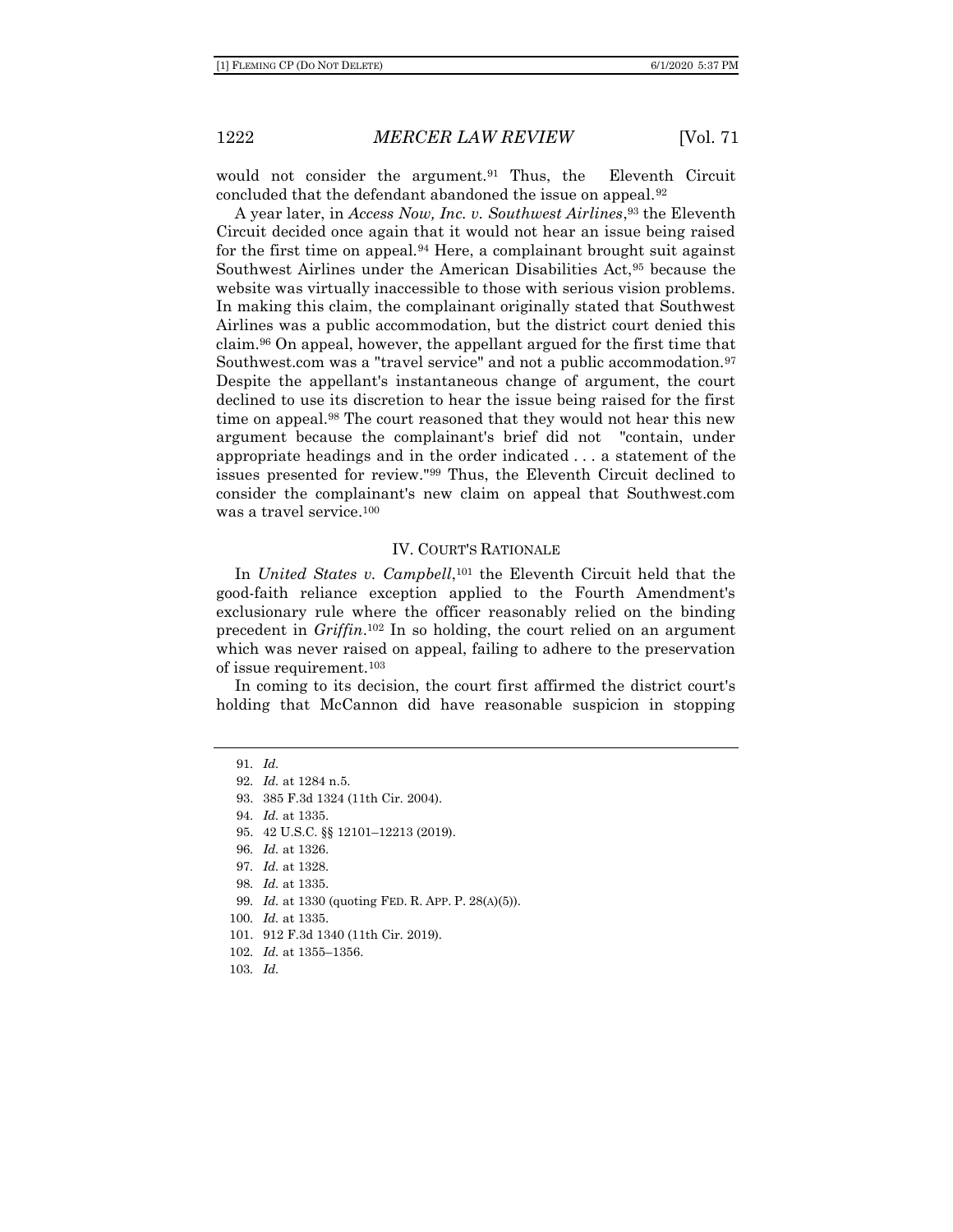Campbell for being in violation of Georgia law because his signal light was not in good working condition.<sup>104</sup> Because the court determined that McCannon was justified in stopping Campbell for this traffic offense, it did not address the validity of the claim that Campbell failed to maintain his lane.<sup>105</sup>

Next, the court considered whether McCannon's unrelated inquiry as to the existence of contraband, drugs, or dead bodies in the car, lasting for twenty-five seconds, turned the traffic stop into an unreasonable seizure.<sup>106</sup> In so doing, the court first considered precedent cases from the Supreme Court of the United States on the issue that determined that unrelated inquiry was permitted so long as there was only a *de minimis* intrusion.<sup>107</sup> The court found support for this standard in *Caballes*, where the Supreme Court of the United States held that the unrelated inquiry of a narcotics-detection dog did not turn a traffic stop into an unreasonable seizure under the Fourth Amendment because no more time was added than necessary to complete it.<sup>108</sup> Further, the court looked to *Johnson*, where the Supreme Court of the United States held that an officers unrelated inquiry regarding a defendant's gang affiliation did not turn a stop into an unreasonable seizure under the Fourth Amendment because no more time was added than necessary to handle the traffic stop for expired tags.<sup>109</sup>

Next, the court considered one of its earlier decisions in *Griffin*, which is significant because it was the controlling law at time of Campbell's arrest.<sup>110</sup> As decided by the court, the officer's unrelated inquiry in *Griffin* was not in violation of the Fourth Amendment because the officer had yet to complete his investigation and was acting diligently in attempting to resolve a theft when he inquired about the items in the defendants pocket and his prior criminal history.<sup>111</sup> As such, the court stated that the court in *Griffin* adopted an overall reasonableness standard.<sup>112</sup>

Finally, the court considered *Rodriguez*, where the Supreme Court of the United States disrupted the law as it was in regard to the

112*. Id.* at 1352.

<sup>104</sup>*. Id.* at 1350–1351.

<sup>105</sup>*. See id.* 

<sup>106</sup>*. Id.* at 1354-1355.

<sup>107</sup>*. See id.* at 1351–1352.

<sup>108</sup>*. Id.* at 1351.

<sup>109</sup>*. Id.*

<sup>110</sup>*. Id.* at 1352.

<sup>111</sup>*. Id.* at 1352–1353.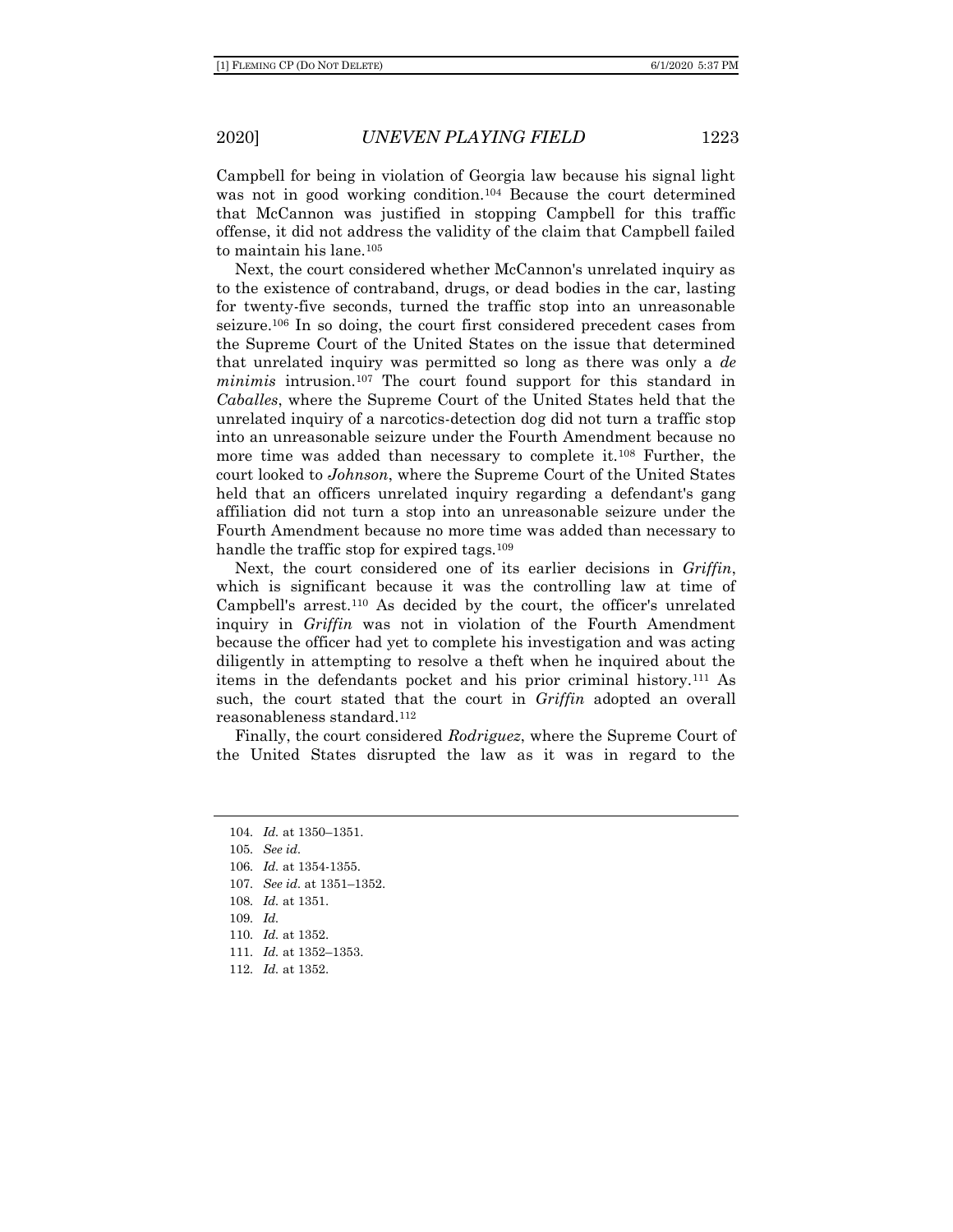prolongation of a traffic stop.<sup>113</sup> As stated by the Court, after *Rodriguez*, all traffic stops that are prolonged after the completion of their mission through unrelated inquiry are unlawful and in violation of the Fourth Amendment.<sup>114</sup> Despite the holding in *Rodriguez*, the court decided that *Griffin* applied because it was the law at the time of Campbell's arrest.<sup>115</sup> As such, because McCannon had yet to complete his investigation of the traffic stop and was acting diligently in issuing the warning ticket for Campbell's traffic violation when he inquired about contraband, drugs, and dead bodies, his unrelated inquiry was not in violation of the Fourth Amendment under *Griffin*. 116

Further, the court stated that even though McCannon's actions would be deemed as unlawful under the subsequent ruling in *Rodriguez*, because McCannon relied in good-faith on the precedent set in *Griffin* that would have made his acts lawful, the good-faith reliance exception applied.<sup>117</sup> The court concluded that because the exclusionary rule is meant to deter unlawful conduct by the police, application of it in this instance would result in a miscarriage of justice because the police officer's conduct was lawful at the time he acted.<sup>118</sup>

In applying the good-faith reliance exception, the court rejected to follow the preservation of issue requirement on the basis that it was a mere rule of practice that may be deviated from in exceptional circumstances.<sup>119</sup> The court reasoned that the preservation of issue requirement was a prudential doctrine which the court had discretionary authority in ignoring in "exceptional circumstances."<sup>120</sup> The court failed to, however, explicitly state which one of these exceptional circumstances that it was applying to justify their deviation from the preservation of issue requirement. <sup>121</sup> Still, the court stated

116*. Id.*

- 118*. Id.* at 1355–1356.
- 119*. Id.* at 1355.
- 120*. Id.*

121*. See id.* at 1355–1356. For a list of the five exceptions for which a court will generally deviate from the preservation of issue requirement, see Dean Witter Reynolds Inc. v. Fernandez, 741 F.2d 355, 360–361 (11th Cir. 1984). Of these exceptions, the court could have concluded that the "great public concern" exception applied. Being that the central purpose of the exclusionary rule is to deter unlawful conduct, because McCannon's conduct was not unlawful under the binding precedent in place at the time of Campbell's arrest, there could be great public concern in applying the exclusionary rule to his lawful acts. The court, however, failed to address the applicability this exception. This is because the argument ultimately fails, as the court's decision to deviate from the preservation of

<sup>113</sup>*. Id.* at 1353.

<sup>114</sup>*. Id.* 

<sup>115</sup>*. Id.* at 1355.

<sup>117</sup>*. Id.* at 1356.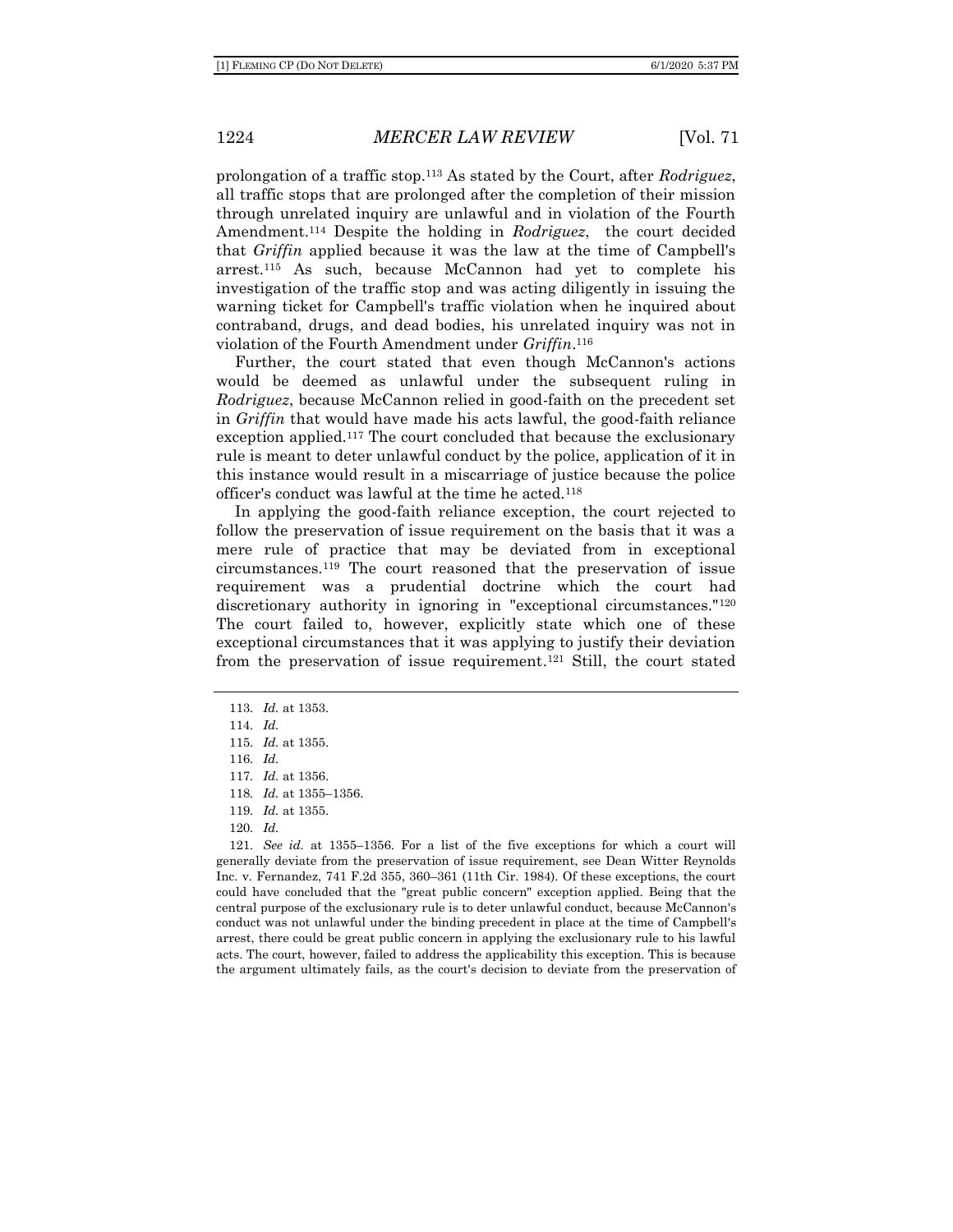that it would not strictly adhere to the doctrine and found in favor of the government on the basis of the good-faith reliance exception.<sup>122</sup>

Concurring in part and dissenting in part with the majority opinion, Judge Martin agreed with the court that *Griffin* was controlling.<sup>123</sup> Most notably, however, Judge Martin rejected the court's contention that the good-faith reliance exception should be heard because the government never preserved the issue for appeal.<sup>124</sup> Judge Martin stated that the government did not argue the good-faith exception in its initial brief, at oral arguments, or in any supplemental filing, but merely submitted it during briefing to the district court, despite the general law requiring a legal issue to be prominently and plainly raised on appeal if it is to be heard.<sup>125</sup> Further, Judge Martin found issue with the fact that the court only seemed to strictly adhere to the preservation of issue requirement when barring arguments made by criminal defendants and pro se litigants.<sup>126</sup> Judge Martin referenced several cases where appellate courts refused to hear arguments made by criminal defendants and pro se litigants which were not properly preserved for appeal.<sup>127</sup> Thus, Judge Martin stated that the court extended a courtesy to the government which it rarely does to criminal defendants and pro se litigants.<sup>128</sup>

#### IV. IMPLICATIONS

One direct implication of the Eleventh Circuit's decision in *Campbell*, is that it sets a precedent which allows the government to be unfairly advantaged in a scenario where defendants are never extended

124*. Id.*

126*. Id.* at 1358.

issue requirement for the government but to strictly adhere to it when concerning defendants, causes there to be concern as to whether laws are being applied equitably. Thus, the court should not apply the great public concern exception to the instant case because its holding would, in effect, create great public concern where the ideal is to avoid it.

<sup>122</sup>*. Id.* at 1356.

<sup>123</sup>*. Id.* at 1356 (Martin, J., concurring in part and dissenting in part).

<sup>125</sup>*. Id.* at 1356.

<sup>127</sup>*. Id.* at 1357; *See, e.g.*, Hall v. Thomas, 611 F.3d 1259 (11th Cir. 2010) (holding a juvenile sentenced to life imprisonment waived certain arguments raised in his habeas petition by failing to reassert them on appeal); Timson v. Sampson, 518 F.3d 870, 874 (11th Cir. 2008) (per curiam) ("While we read briefs filed by pro se litigants liberally, issues not briefed on appeal by a pro se litigant are deemed abandoned." (citation omitted)).

<sup>128</sup>*. See Campbell*, 912 F.3d at 1358 (Martin, J., concurring in part and dissenting in part).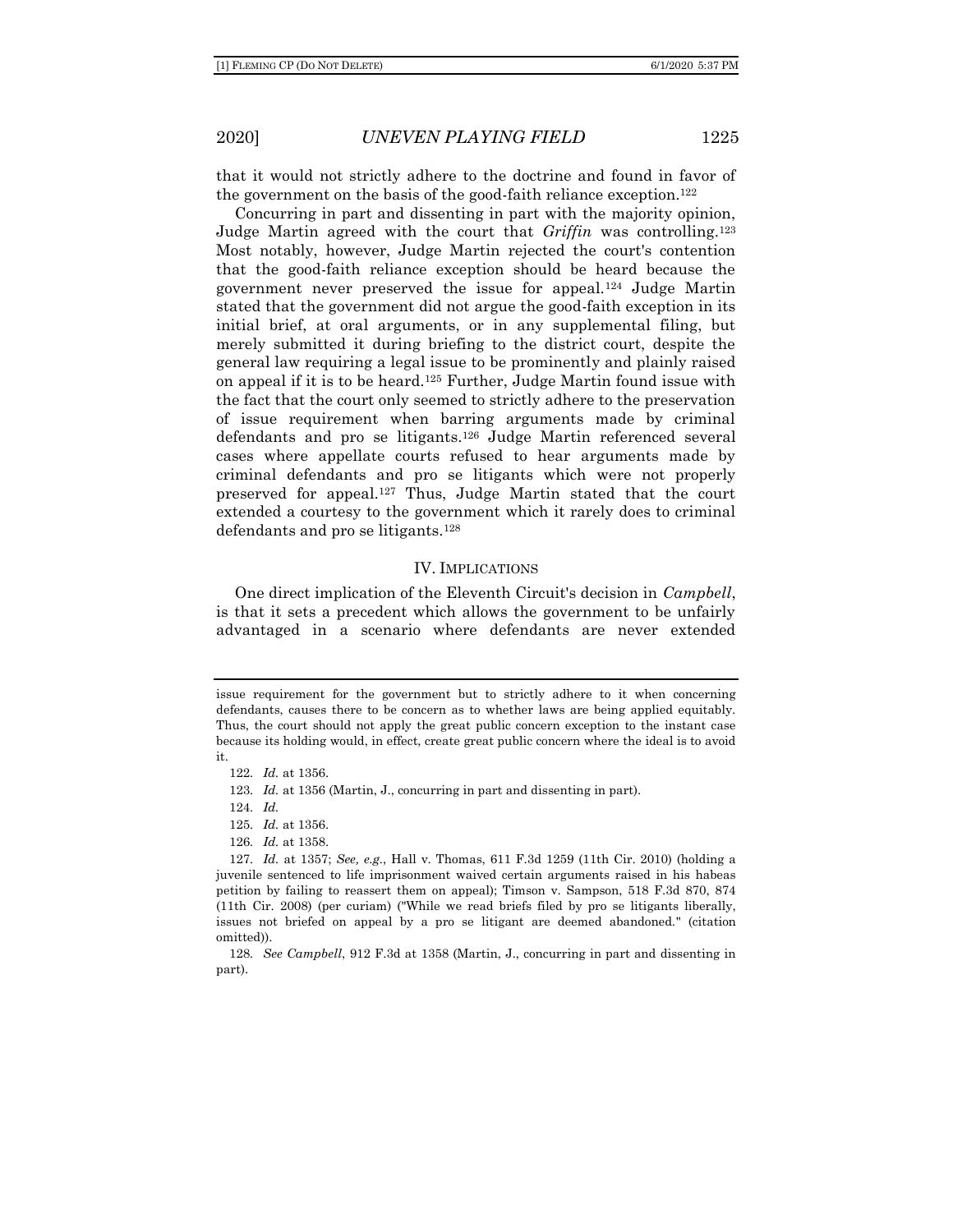leeway.<sup>129</sup> The law is clear that the preservation of issue requirement is merely a rule of practice which may be deviated from at the discretion of the court.<sup>130</sup> However, the justification behind such deviation is lost when the court appears to deviate from the rule of practice for the purpose of unfairly extending a benefit to one of its counterparts, the government.<sup>131</sup> This acts as a severe form of injustice. This is so because an overly sophisticated party, the government, is given a courtesy which is generally denied to defendants.<sup>132</sup> This very case provides evidence of this inequity.<sup>133</sup> As stated in Martin's dissenting opinion:

Both the government and the panel of judges suggested that Campbell waived his fruit-of-the-poisonous tree argument because, although plainly mentioned in his opening brief, the issue was not separately listed as a claim in Campbell's "Statement of Issues". See Oral Arg. At 11:36-11:44 ("We have a hard-and-fast rule in this circuit. It's pretty punitive, really. That if you don't put it in the brief as an issue, we don't consider it. (comment of Judge Tjoflat)), 13:40- 14:20 (government arguing that Court should deem waived issues not prominently raised in a brief, because "[w]hen we're coming before this court it's important that we know as the responding party, as the appellee, what issues the appellant believes are germane").<sup>134</sup>

This excerpt from oral arguments serves as evidence that the court sought to unfairly benefit the government over the defendant.<sup>135</sup> Judge Tjoflat is cited in the oral argument saying that the preservation of issue requirement is a hard-and-fast rule in the Eleventh Circuit when it concerns an issue not properly raised by the criminal defendant on

134*. Id.* at 1357.

135*. See id.*

<sup>129.</sup> *See id.*

<sup>130</sup>*. Dean Witter Reynolds, Inc.*, 741 F.2d at 360.

<sup>131</sup>*. See Campbell*, 912 F.3d at 1358 (Martin, J., concurring in part and dissenting in part).

<sup>132</sup>*. See id.* at 1357. It may be argued, however, that defendants have a courtesy extended to them which is denied to the government: the ability to appeal a lower court's findings when they aren't acquitted. On this basis, the government could contend that the court was correct in extending a courtesy to them by deviating from the preservation of issue requirement because they are unable to appeal their losses. However, the Constitution's Fifth Amendment "double jeopardy" clause provides reasoning behind this difference. U.S. CONST. AMEND. V. The Fifth Amendment states in relevant part, "[N]or shall any person be subject for the same offense to be twice put in jeopardy of life or limb." *Id.* Thus, the Fifth Amendment's double jeopardy clause protects people from multiple prosecutions for the same offense, and therefore, justifies a courtesy being denied to the government on that basis. *See id.*

<sup>133</sup>*. See Campbell*, 912 F.3d at 1357–1358 (Martin, J., concurring in part and dissenting in part).